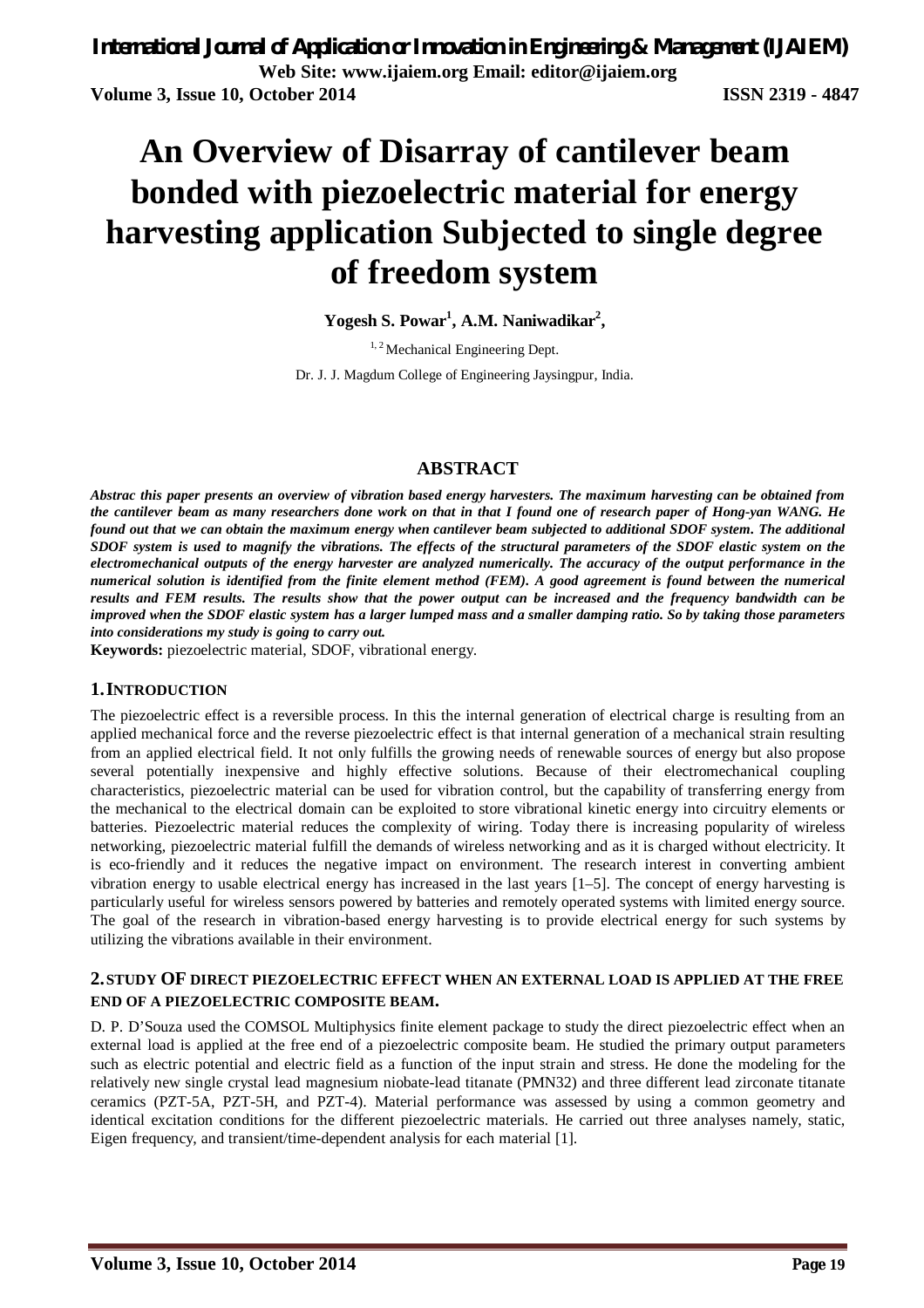# *International Journal of Application or Innovation in Engineering & Management (IJAIEM)* **Web Site: www.ijaiem.org Email: editor@ijaiem.org**

## **Volume 3, Issue 10, October 2014 ISSN 2319 - 4847**

#### **3. VIBRATION ENERGY HARVESTER COMBINING A PIEZOELECTRIC CANTILEVER AND A SINGLE DEGREE OF FREEDOM (SDOF) ELASTIC SYSTEM.**

Hong-yan WANG, Xiao-biao SHAN and Tao XIE in year 2012 studied a piezoelectric material combined with cantilever beam subjected to SDOF. The main function of the additional SDOF elastic system is to magnify vibration displacement of the piezoelectric cantilever to improve the power output. He developed a mathematical model of the energy harvester based on Hamilton's principle and Rayleigh-Ritz method. Furthermore, the effects of the structural parameters of the SDOF elastic system on the electromechanical outputs of the energy harvester are analyzed numerically. The accuracy of the output performance in the Numerical solution is identified from the finite element method (FEM). The following conclusions are drawn. The additional SDOF elastic system increase the power output of the piezoelectric cantilever and improve the frequency bandwidth when the mass ratio of the piezoelectric cantilever to the lumped mass of SDOF elastic system is below 0.105. A larger damping ratio seriously weakens the function of the SDOF elastic system as a displacement magnifier and decreases the power output. Hence, a proper damping ratio for the additional SDOF elastic system should be determined to improve the power output of the piezoelectric cantilever [2].

#### **4.AN ELECTROMECHANICAL FINITE ELEMENT MODEL FOR PIEZOELECTRIC ENERGY HARVESTER PLATES**

Carlos De Marquis verified the predictions of the FE model against the analytical solution for a unimorph cantilever and then against the experimental and analytical results of bimorph cantilever with a tip mass reported in the literature. Finally, an optimization problem is solved where the aluminum wing span of an unmanned air vehicle (UAV) is modified to obtain a generator spar by embedding piezo ceramics for the maximum electrical power without exceeding a prescribed mass addition limit [3].

## **5.IV MODELING DYNAMIC OF COMPOSITE PLATE WITH PZT PATCHES EMBEDDED BY USING FEMLAB3.1**

Jiyuan Wang considers composite thin plate excited by PZT actuators in this work. To describe the dynamic response of the quadrate plate clamped at its boundaries, commercial package FEMLAB3.1 is used to build and simulate a mathematical model. The model is a set of nonlinear partial differential equations (PDEs) with spatial discontinuous coefficients, which is developed on the basis of the Kirchhoff–Love plate theory, Von-Karman nonlinear straindisplacement relationship, and the macroscopic and quasi-static piezoelectric polarization. The result comparisons between the numerical simulation of FEMLAB model and one existing tested model are carried out. The comparisons demonstrate that the model made by FEMLAB3.1 is right and can flexibly be used in the dynamic simulation of such MEMS structure; the composite plate with PZT patches embedded [4].

#### **6.VIBRATION ENERGY HARVESTING USING MACRO-FIBER COMPOSITES**

Yaowen Yang developed a finite element model for the system and verified with the experimental results, showing its capability for accurate evaluation of the voltage output from the MFC harvesters. Subsequently, the procedure of energy extraction and storing to the capacitor in the EH300A is simulated by using the electronic design automation (EDA) software. By combining the FEM and EDA simulations, parametric analysis is conducted to optimize the energy harvesting performance of the system. It is found that, with the MFC stack configuration with two layers and the beam dimensions of 250 mm  $\times$  62 mm  $\times$  1.5 mm, energy extraction from the MFC harvesters can be optimized. The optimized power of 151.6 μW is achieved when the beam vibrates at the first natural frequency. It is demonstrated that the combined FEM and EDA simulations are useful tools for evaluating and optimizing the efficiency of MFC-based energy harvesting systems, which are also applicable to other piezoelectric material-based systems [5].

## **7.A CONTRIBUTION ON THE OPTIMAL DESIGN OF A VIBRATING CANTILEVER IN A POWER HARVESTING APPLICATION – OPTIMIZATION OF PIEZOELECTRIC LAYER DISTRIBUTIONS IN COMBINATION WITH ADVANCED HARVESTING CIRCUITS**

Juergen Schoeftnera contribution was to point out the influence of several spatial distributions of piezoelectric patches and three different kinds of interface circuits, a standard interface circuit with full-wave rectifier bridge and filter capacitor, a SSHI-circuit and a ''synchronous charge extraction''-technique circuit, for a vibrating cantilever used for power harvesting. After giving a brief summary for the derivation of the differential equation of a laminated, passive, piezoelectric beam within the framework of an extended Bernoulli–Euler theory, the working principles and the equations of three different types of interface circuits are presented. In the case study, where a laminated cantilever is investigated, the governing equations of motion are validated by means of three-dimensional coupled finite element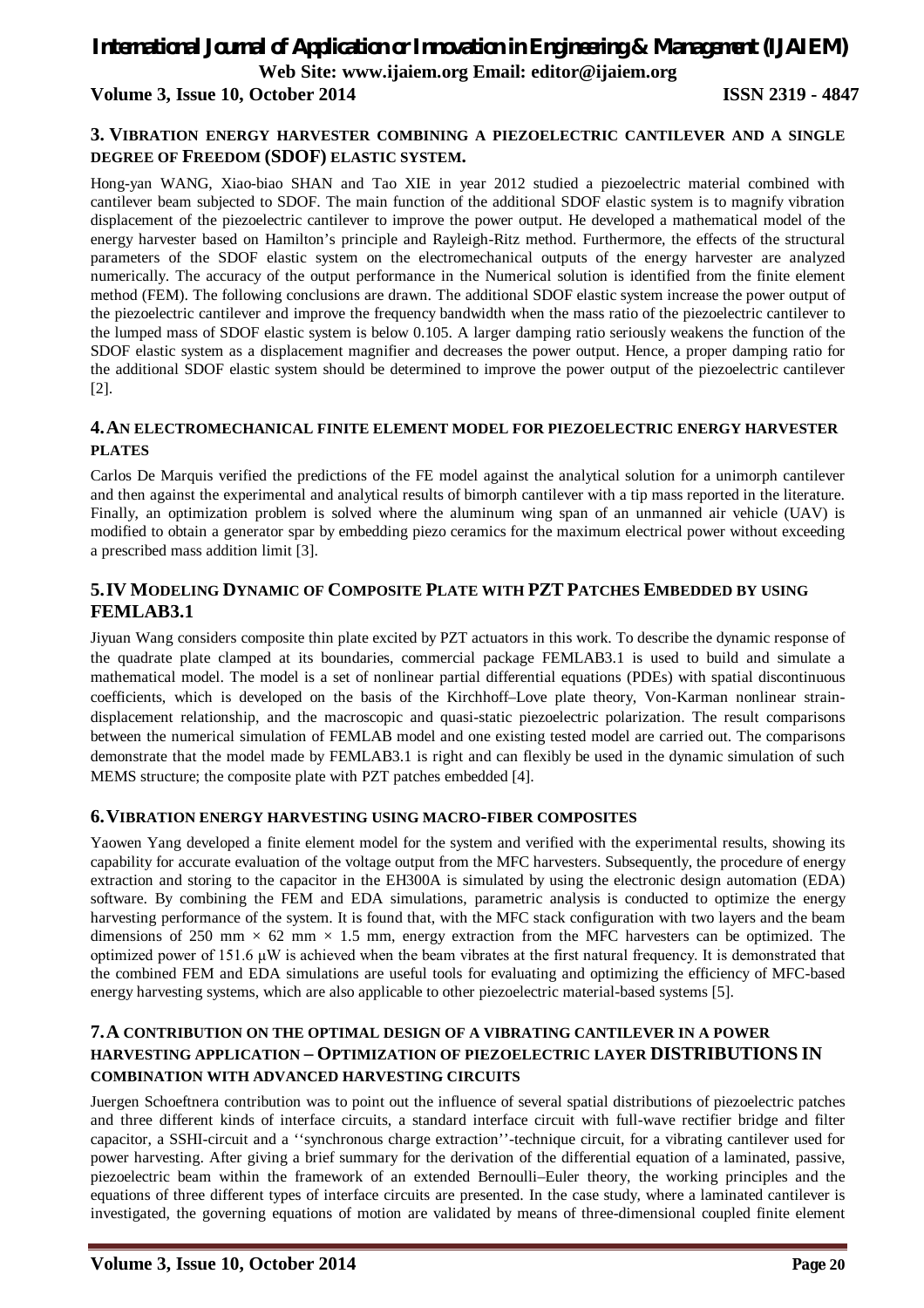# *International Journal of Application or Innovation in Engineering & Management (IJAIEM)* **Web Site: www.ijaiem.org Email: editor@ijaiem.org Volume 3, Issue 10, October 2014 ISSN 2319 - 4847**

results with ANSYS, where Eigen frequencies and frequency responses for the tip displacement and the voltage drop across the piezoelectric transducer are compared. Finally, the transient responses of an oscillating cantilever with various, spatially piecewise constant distributions for the piezoelectric transducers, whose electrodes are attached to non-linear electric circuits, have been calculated. It is found out that the beam configuration with the piezoelectric elements distributed according to a quadratic function and with the SCE-interface circuit is most efficient (i.e. the dissipated energy is maximal) and approximately 10 times higher than the energy consumed by the beam with a constant layer distribution and a standard interface circuit [6].

#### **8.A ROTATION ENERGY HARVESTER EMPLOYING CANTILEVER BEAM AND MAGNETOSTRICTIVE/PIEZOELECTRIC LAMINATE TRANSDUCER**

Ming Li presents an energy harvester employing a cantilever beam and a magnetostrictive/piezoelectric (ME) laminate transducer to transform rotation energy into electrical energy. The harvester has a magnetic circuit attached to the free end of the beam, and the ME transducer is placed in the air gap of the magnetic circuit. He summarized as The harvester should be designed to achieve the second-order super-harmonic resonance at the target rotation frequency if possible. However, in some application environments, the rotation speed is variable. In these cases, broadband energy harvesting can be realized by employing magnetic coupling. Since the power output of the harvester is proportional to the square of the ME voltage coefficient, higher power output can be obtained by employing transducers with higher ME voltage coefficient, such as Terfenol-D/Pb(Mg1/3Nb2/3)O3–PbTiO3/Terfenol-D laminate composite. The power output is also proportional to the square of the induced magnetic flux density of the ME transducer. The enhancement of the induced magnetic field can be realized by incorporating additional high-permeability \_-metal layers into the ME transducer].In the future, we will investigate the influences of the radial location of the harvester on the electrical output performances and develop a MEMS-scale generator [7].

## **9.PIEZOELECTRIC CANTILEVER PROTOTYPE FOR ENERGY HARVESTING IN COMPUTING APPLICATIONS**

Levant Beker presents a piezoelectric energy harvester (PEH) to convert vibrations to electrical power. A unimorph cantilever beam is used to generate voltage on piezoelectric material bonded close to the anchor of the cantilever beam [8].

## **10. CONCLUSION**

From extensive literature review, it is found that the COMSOL Multi physics finite element package was used to study the direct piezoelectric effect when an external load is applied at the free end of a piezoelectric composite beam. The primary output parameters such as electric potential and electric field were studied as a function of the input strain and stress. Vibration energy harvester combining a piezoelectric cantilever and a single degree of freedom (SDOF) elastic system the main function of the additional SDOF elastic system is to magnify vibration displacement of the piezoelectric cantilever to improve the power output.

#### **REFERENCES**

- [1] ISRN material science volume 2012, article ID 921361.
- [2] Wang et al. / J Zhejiang University-Science (Applied Physics &Engineering) (An energy harvester combining a piezoelectric cantilever and a single degree of freedom elastic system)2012-13(7):526-537
- [3] C. De Marqui Junior et al. / Journal of Sound and Vibration (An electromechanical finite element model for piezoelectric energy harvester plates) 327 (2009) 9–25
- [4] Jiyuan Wang Excerpt from the Proceedings of the COMSOL Multiphysics User's Conference 2005 Stockholm
- [5] Smart Mater. Structure. 18 (2009) 115025
- [6] J. Schoeftner, G. Buchberger/Engineering Structures (A contribution on the optimal design of a vibrating cantilever in a power harvesting application – Optimization of piezoelectric layer distributions in combination with advanced harvesting circuits) 53 (2013) 92–101
- [7] Ming li, yumei wen, ping li, jin yang, xianzhi dai / Sensors and Actuators A (A rotation energy harvester employing cantilever beam and magnetostrictive/piezoelectric laminate transducer) 166 (2011) 102–110
- [8] Levent beker, haluk külah, ali muhtaroğlu (Piezoelectric Cantiléver Prototype for Energy Harvesting in Computing Applications)978-1-4673-0465-8/11/\$26.00 ©2011 IEEE